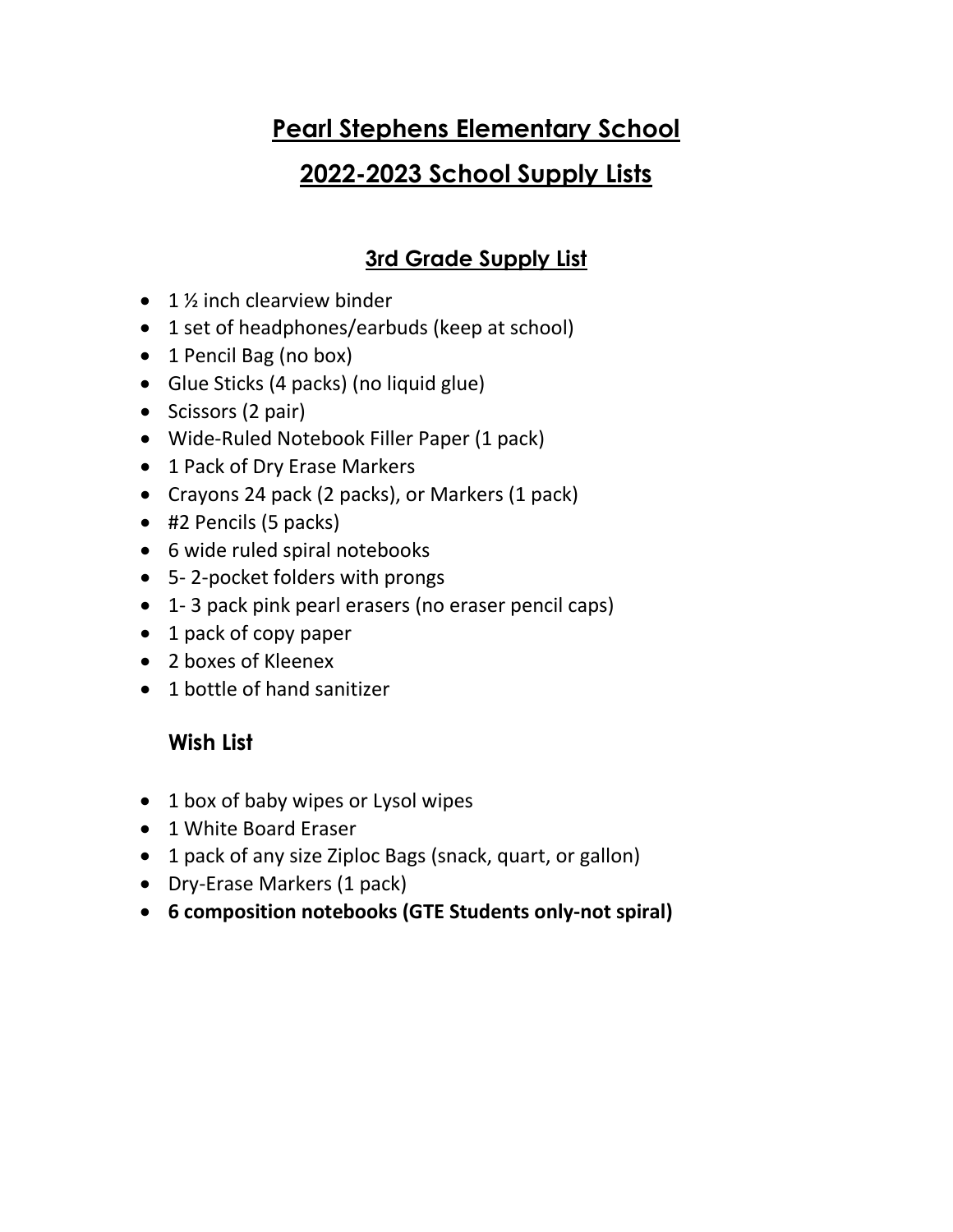#### **4th Grade Supply List**

- 6 glue sticks
- Scissors
- 2 boxes of #2 pencils
- 1 pencil pouch
- 4 packs of Wide-Ruled Notebook paper
- 1 pack of crayons
- 7 composition books (ELA/Reading/Math)
- 2 plastic folders with prongs
- 1 pack copy paper
- 1 Large bottle of hand sanitizer
- 4 boxes of tissue
- 1 set of headphones/earbuds (keep at school)

#### **Wish List**

- Gallon and Quart size sandwich bag
- Disinfecting wipes
- 4 pack Dry erase markers
- Eraser caps
- Hand soap